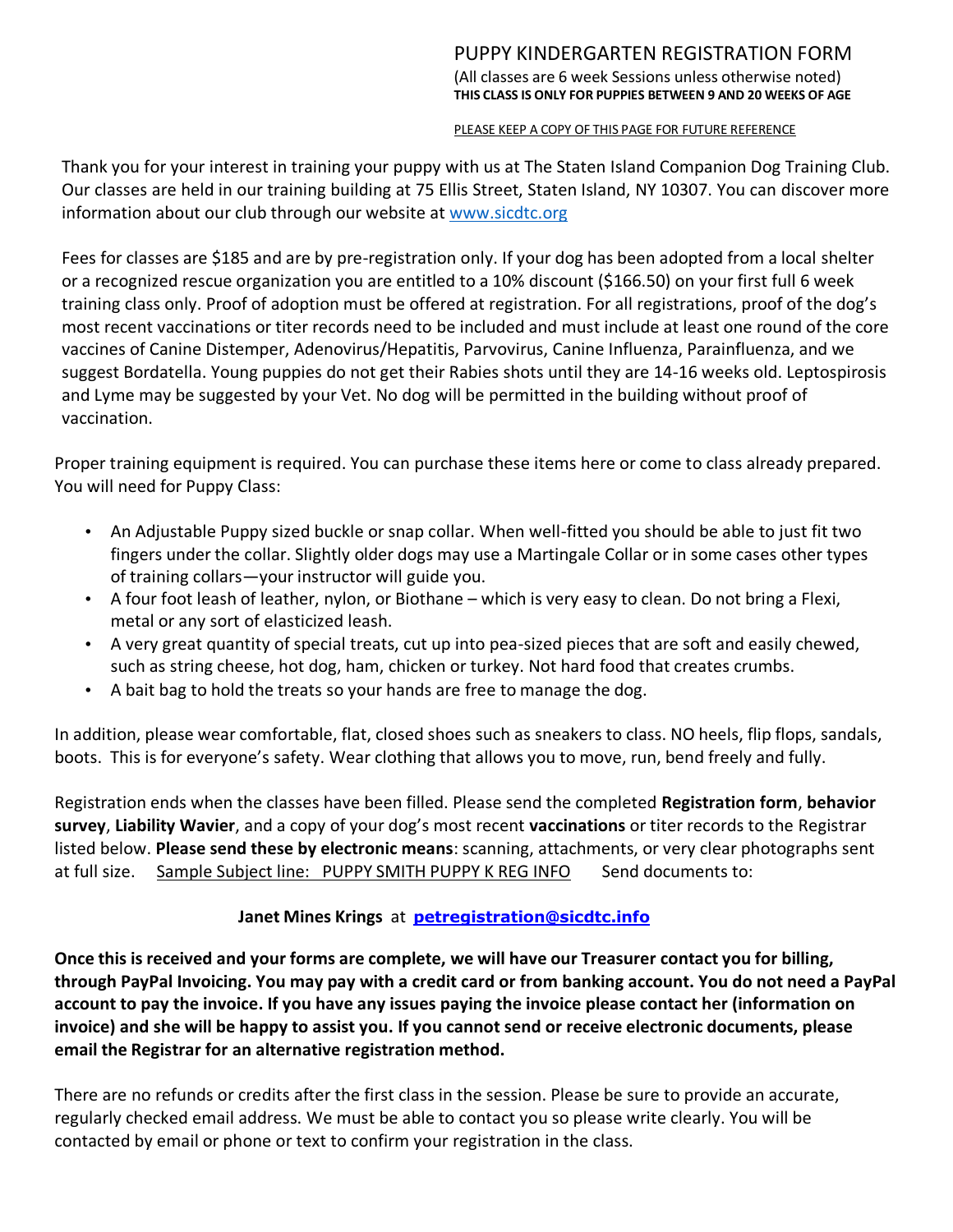### **COVID-19 CONSIDERATIONS PLEASE READ CAREFULLY**

We understand that our world has taken on a new risk that we all share, but by working together in smart and reasonable ways we can move closer to the kind of life we can all enjoy together.

In order to keep our classes safe for all, we are following guidelines established by NY State and the CDC and require all students and instructors to comply with the following: NYC MANDATES Proof of Vaccinations and Masks are required for all indoor activities at this time.

- We ask everyone to carefully read and sign our Release and Assumption of Risk Agreement, including the Covid-19 Liability Release Waiver. Keep a copy for your records. We will consider your class registrations your ongoing agreement. Please return a signed hard copy to us on the first day of class. Blank forms will be available at the club if you are unable to print document at home.
- You must wear a mask that fully and consistently covers yournose and mouth. ALL CHILDREN UNDER THE AGE OF 18 YEARS OF AGE MUST REMAIN MASKED.
- If you feel you are unwell…do not come to class. Please contact your instructor or registrar if you do become ill with Covid-19 so we can accurately trace any contacts that might include the club.
- We are limiting teams in the building to One Handler, One Dog, and One Observer. The Observer can be any Adult or a child (masked). We allow Junior Handlers aged TEN or above as long as they can physically handle the dog. The instructor will have the final say on this.
- A special RELEASE FORM for Juniors is required—be certain to note on your Registration form that a child (age 10-17) will be handling in class. Please do not just show up with a child without first informing us.
- The Handler needs to be the SAME handler throughout the class. Do not switch off week to week.
- Give your leashes a gentle bath before class by dunking them in a sink of soapy water, rinsing, then let them air dry.
- Bring a play toy to class…but leave the fuzzy ones at home. They are harder to keep clean. Dunk the smooth plastic ones in a soapy bath and pat dry.
- Be prepared to receive class notes electronically. Either by email, or as attachments. You may need to learn how to download files. It is useful to create a separate folder in your computer for each class you take. We are trying to eliminate handling a lot of the paper we typically generate and the mail. We would like your help and cooperation—but realize not everyone has the same equipment or skills. If you do not know how to access something—TELL US—and we will try another way to get you the information you need for class.
- We have a small store, Barkingham Palace where you can buy treats, collars, leashes, toys and other things. In consideration of trying to limit exposure to the virus—we ask that you do NOT enter the store—but look from the observation window in the hallway. The store is small, and our store manager, Gladys, will be happy to pick up and point out anything you want to see. If your dog needs to be fitted with a new collar, she will bring you and your dog to an adjoining room...Ring A…where there is a lot more room to move and socially distance.
- Paying for items from Barkingham Palace: Checks, PayPal/Venmo (using the QScan through your cell phone App) are ideal. We would like to minimize the handling of cash.